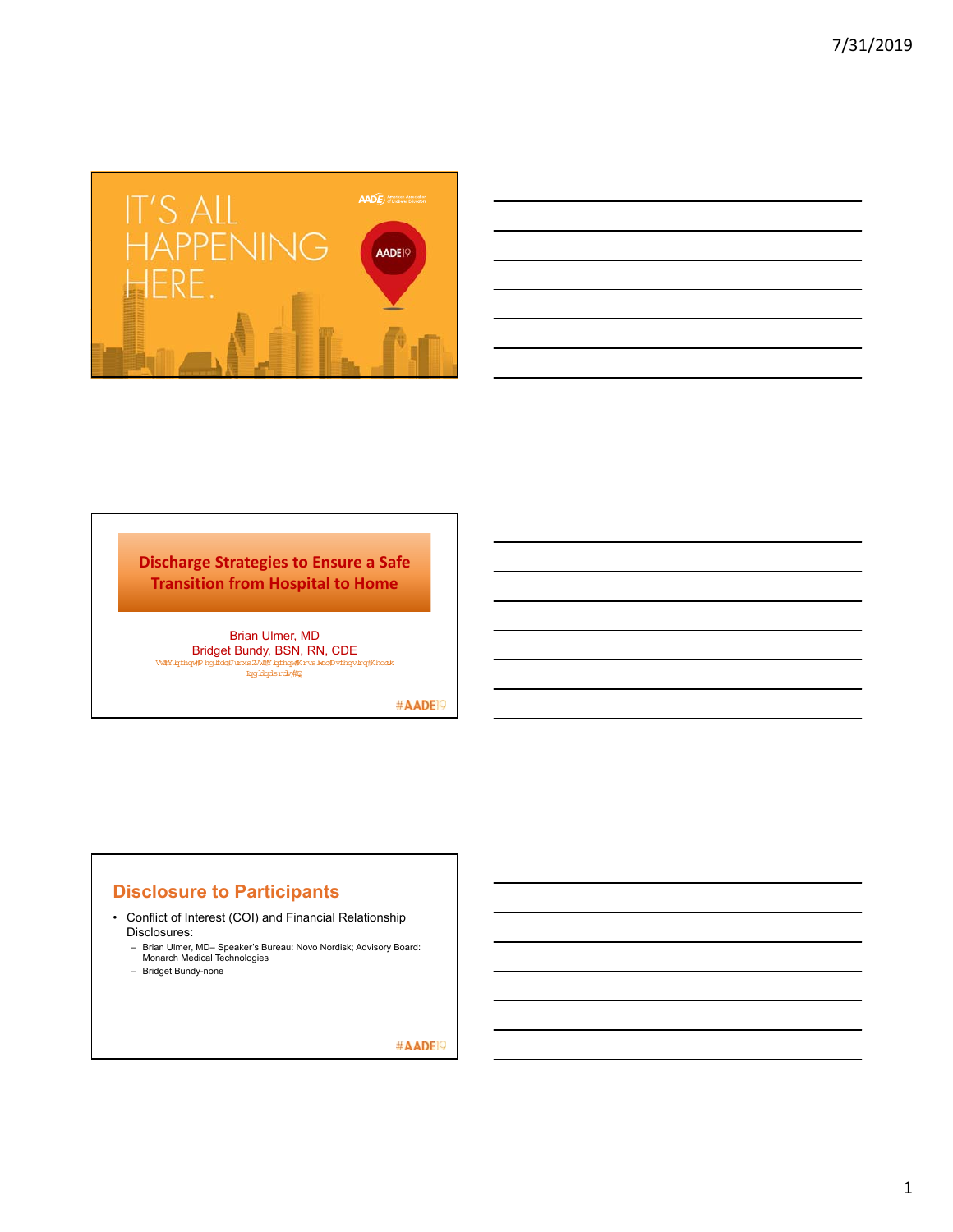• 83 yo F with h/o T2D (A1c 7.6%) on glipizide 5 mg daily and metformin 1000 mg bid admitted with COPD exacerbation. While in hospital, oral medications discontinued and treated with detemir 28 units daily and aspart ICR 10/correction 35. Patient sent to ED from PCP office 3 days following discharge with BG above 500 mg/dL. How could have this been avoided?

#AADE<sup>1</sup>

#### **Challenges Encountered at Discharge**

- Limited time
- Lack of patient interest/attention
- Formulary issues/medication reconciliation
- Provider knowledge
- No established follow-up
- Poor health care literacy/financial resources

#AADE<sup>19</sup>

## **Strategies to Ensure a Safe Discharge**

- Identify high-risk patients early
- Work with providers to establish appropriate discharge plan
- Train staff and have resources accessible if formal diabetes education unavailable
- Remain in contact with patients at high-risk for readmission following discharge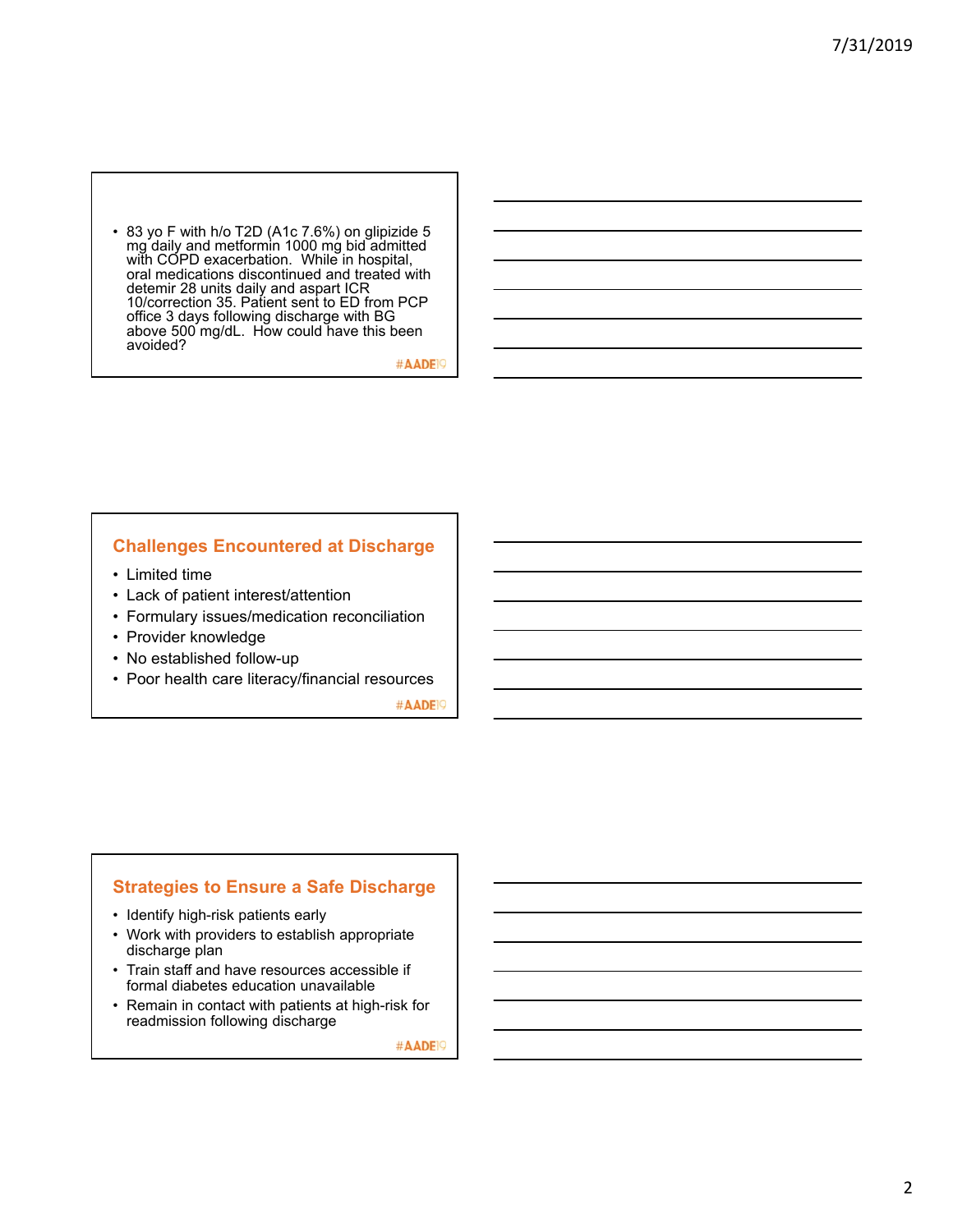# **Strategies to Ensure a Safe Discharge**

- Confirm insurance coverage for medications/supplies
- Provide clear written instructions
- Schedule follow-up and communicate discharge plan to outpatient provider

#AADE<sup>19</sup>

#### **Diabetes Education Decreases Risk of Readmission**

- Inpatient diabetes education associated with lower 30- day readmission among patients with A1c > 9% (11% vs 16%)1
- 30-day readmission rate decreased from 20.1% to 15.1% in patients seen by diabetes educator2

<sup>1</sup>Healy SJ et al. *Diabetes Care* 36:2960-2967<br><sup>2</sup>Drincic A et al. *Journal of Clinical & Translational Endocrinology* 8:29-34

| <b>Was to second the Character</b>                                                                               |                  | being with animal at interested                                                                |      |
|------------------------------------------------------------------------------------------------------------------|------------------|------------------------------------------------------------------------------------------------|------|
|                                                                                                                  |                  | Lette 100 sellahat administration adalah - 31 sekundaranan orang da                            |      |
| <b>Language Souths Industries</b> 14 046 - Insurance<br>×<br>Ashemenes Date - trad-last<br><b>Walker</b>         |                  | leads detect 100 policies advances wholes. It will informe a convict.                          |      |
| Comment cavania deadly backets is portroyed as locally ablance 150 units his science constant                    |                  |                                                                                                |      |
| <b>Several South Hardbar 27 (19) Support</b><br>Subcommon at lacking - Aud-<br>And Statutes:                     |                  |                                                                                                |      |
| Construct Lauguar depute magazine is not respond.                                                                |                  |                                                                                                |      |
| Unexel Seate hipoten 12 (40) Australia<br>Subscriptions \$5 book (as) - High-<br>And Endowice.                   | $-1.58$          | Analis delegal 100 policinal activitiesment activities - (2) polici relations on 1 (4 pc A day |      |
| without party leads locker a polloud or rack-dense 10 policie, alcohomy ideals                                   |                  |                                                                                                |      |
| <b>Readily June 1, 1979 11 - Income</b><br><b>Basic Camabilities</b><br>Laboratories and show                    | <b>Little St</b> |                                                                                                |      |
| <b>Booklif book 1 linker 7 Insight</b><br><b>Stanis Californials</b><br>Subscribences with Land                  | <b>FOR UP</b>    |                                                                                                |      |
| <b>Booklife books</b> - 1 100 per 1 - Insurance<br>Statis Calturations<br>Subscriptions with frankfull<br>$\sim$ | $-180$           |                                                                                                |      |
| <b>Rest Di Japan - Il Driver - Insurance</b><br>ment beautistance will take<br>- Panelal made: has if MT         |                  | 110 G. V. balkapel Luticatomer courts brinand print                                            |      |
| Connect Republic Insular recontinguidate insult appell                                                           |                  |                                                                                                |      |
| <b>Restillingle 1 inter - hance</b><br>may fully democratic with imaginary<br>- Rendel Huley And FART            |                  | V buds aprè l'unité concerne met cite balen a not per moi                                      |      |
| level through the contract and contract                                                                          |                  |                                                                                                |      |
| Mond 20 books - 2 D-F pr - August<br>new Laboratory with direct<br>- Rendel insuler Audi F 997.                  |                  | * Inch aget it articles man out a by belota red - period                                       |      |
| General Associate made a contrast a deale appell                                                                 |                  |                                                                                                |      |
|                                                                                                                  |                  |                                                                                                |      |
|                                                                                                                  |                  |                                                                                                |      |
|                                                                                                                  |                  |                                                                                                | #AAD |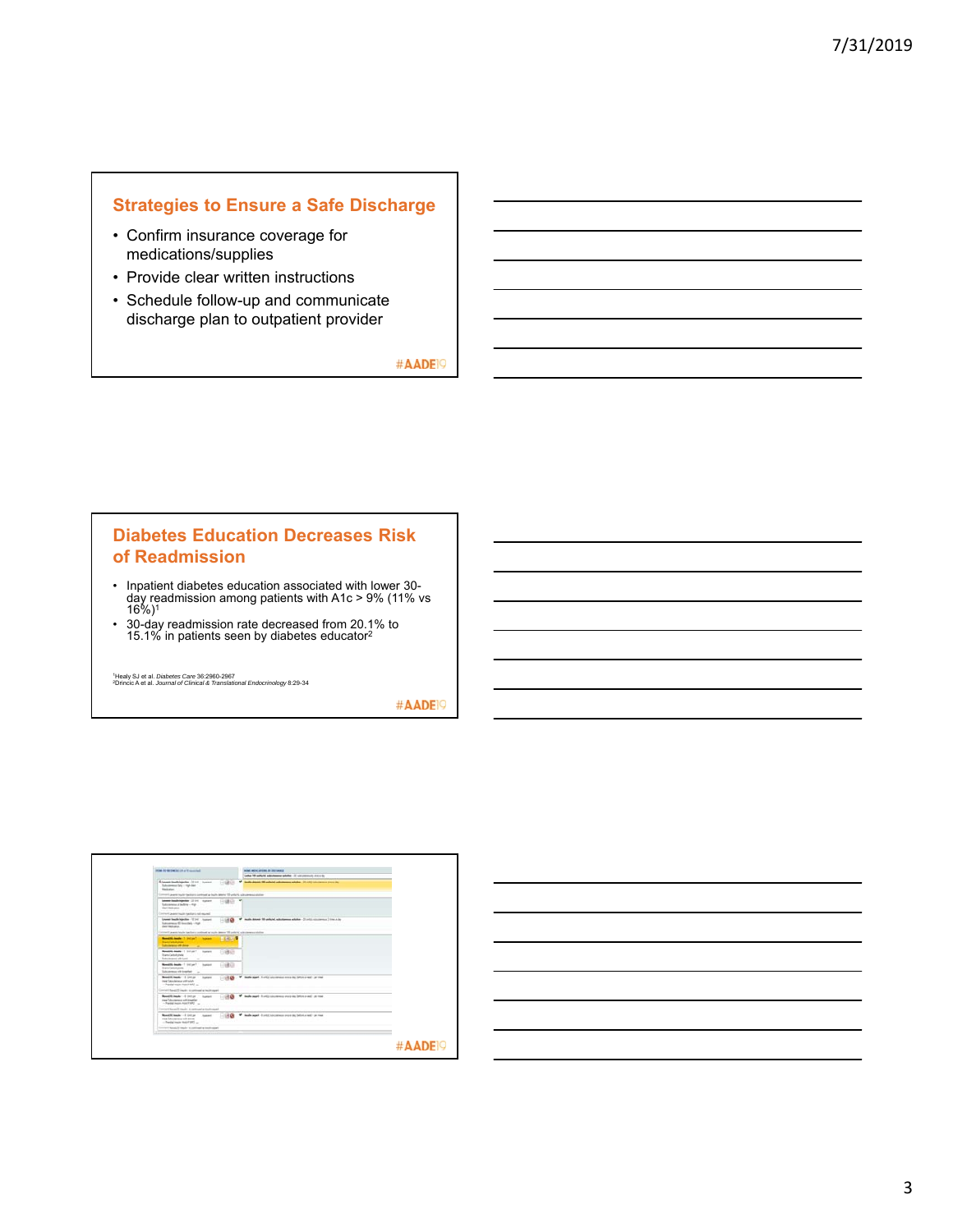





4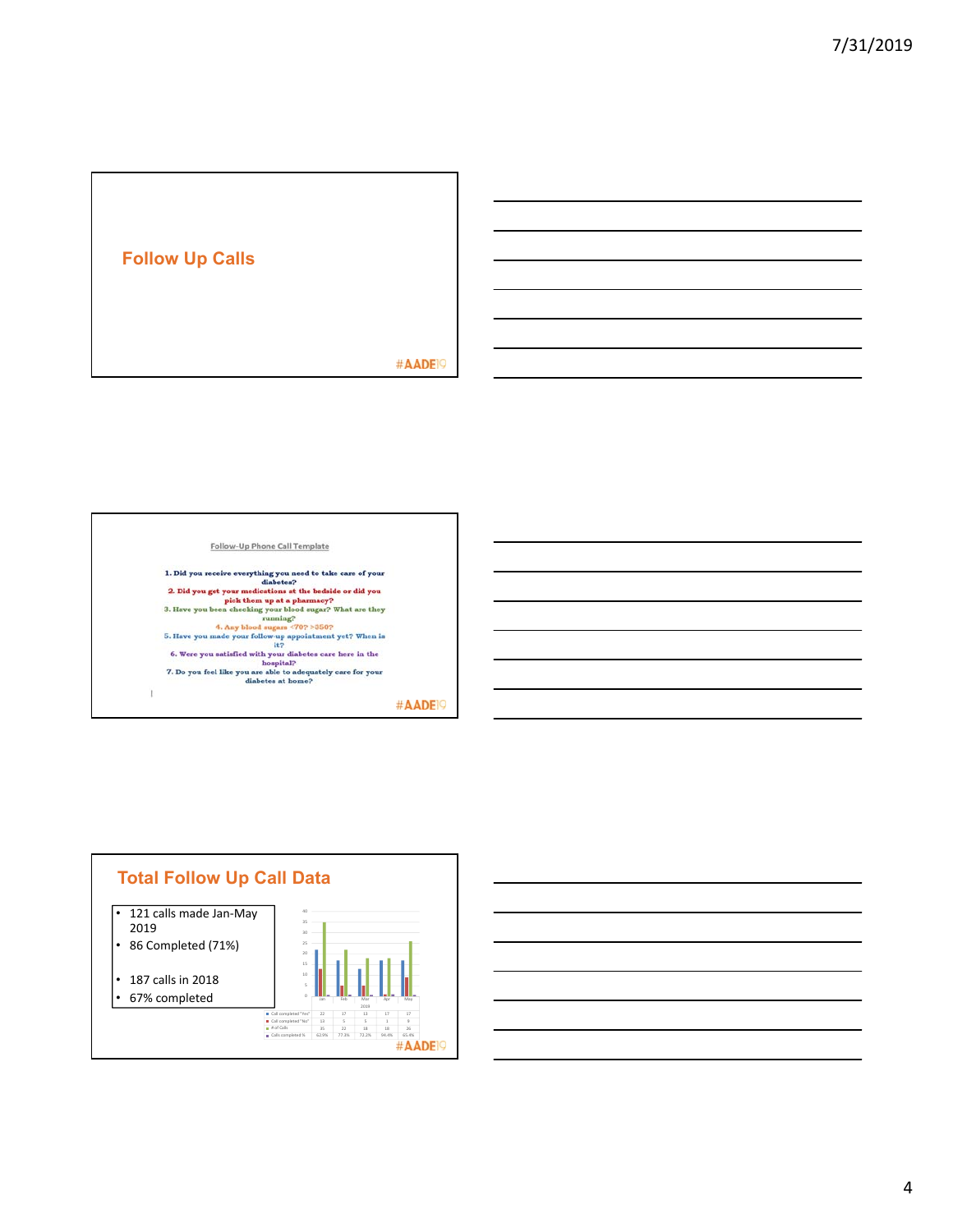





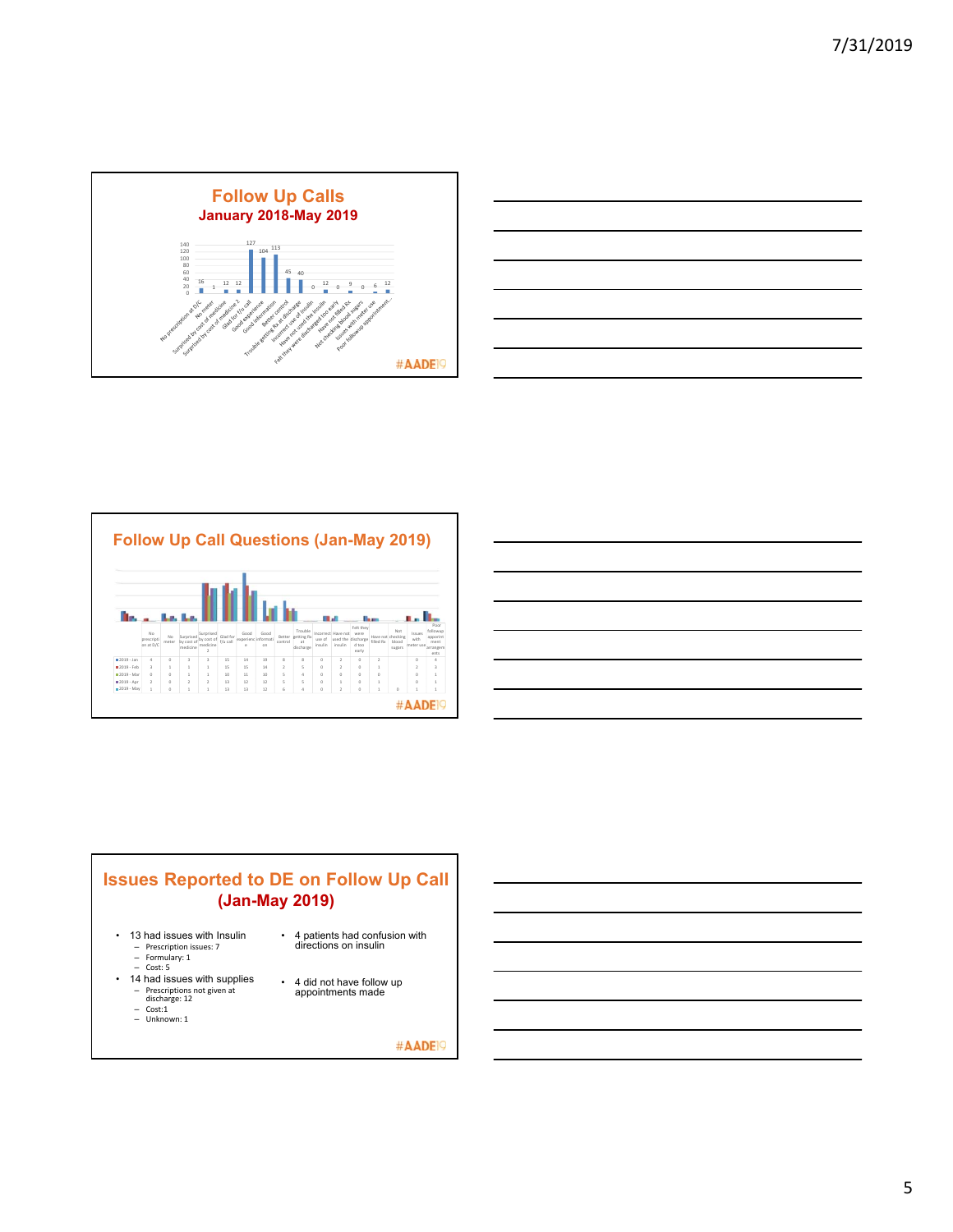





6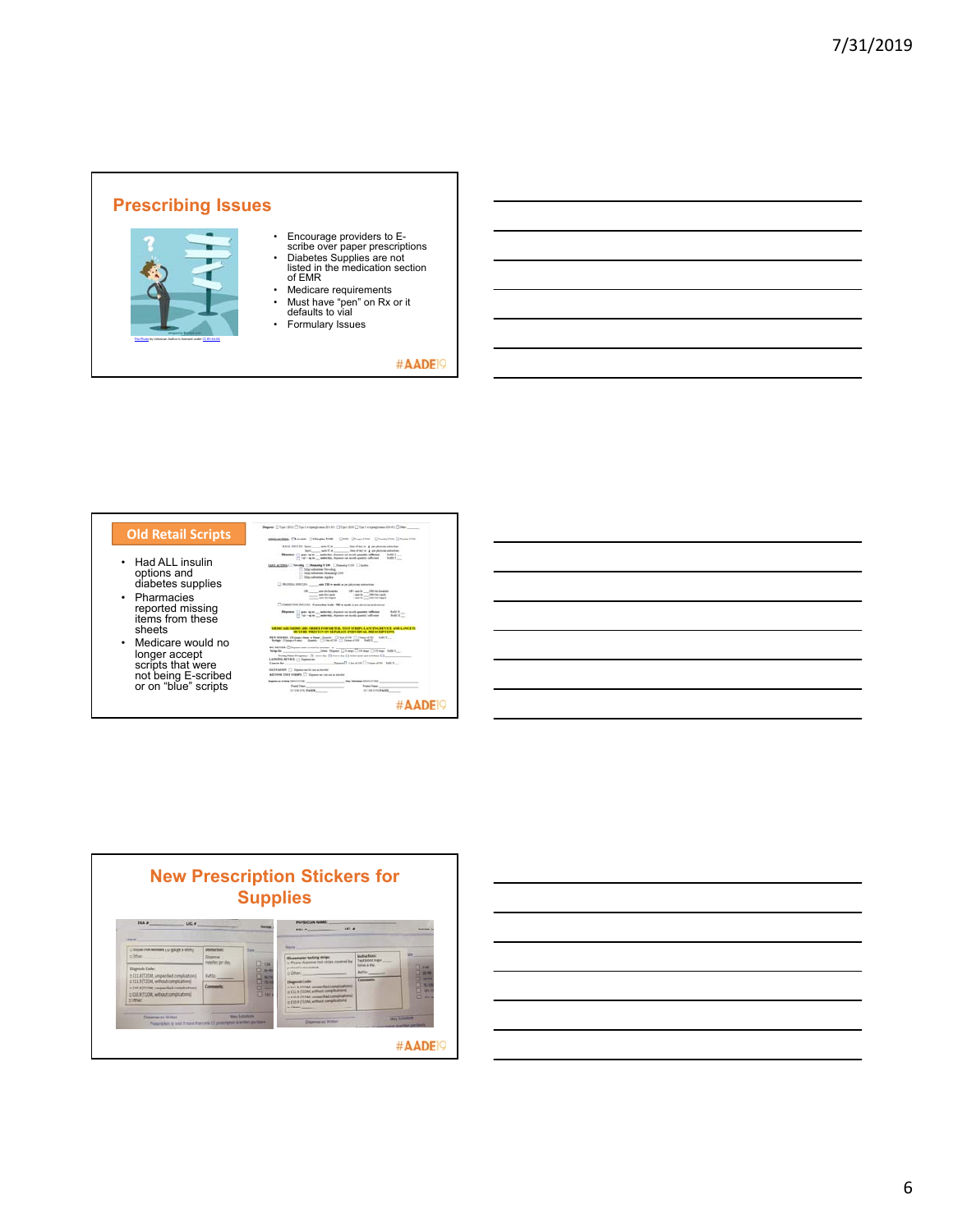

| <u> 1989 - Andrea Santa Andrea Andrea Andrea Andrea Andrea Andrea Andrea Andrea Andrea Andrea Andrea Andrea Andr</u> |  |  |
|----------------------------------------------------------------------------------------------------------------------|--|--|
|                                                                                                                      |  |  |
| <u> 1989 - Andrea Andrew Maria (h. 1989).</u>                                                                        |  |  |
| <u> 1989 - Andrea Andrew Maria (h. 1989).</u>                                                                        |  |  |
| <u> 1989 - Andrea Andrew Maria (h. 1989).</u>                                                                        |  |  |
| <u> 1989 - Andrea Santa Andrea Andrea Andrea Andrea Andrea Andrea Andrea Andrea Andrea Andrea Andrea Andrea Andr</u> |  |  |
|                                                                                                                      |  |  |

# **Prescription Assistance**

- "Meds to Bed"
- In house pharmacy
- 340B program
- Charity Medications

#AADE<sup>19</sup>

# **Transition Clinic**

- 
- Takes insured and uninsured Can see patients within 3-5 days Appointment times are extended for education Access to EMR system
- 
- 
- Will continue to follow patient seen by Endocrinology or Primary Care NP's have access to education materials
-